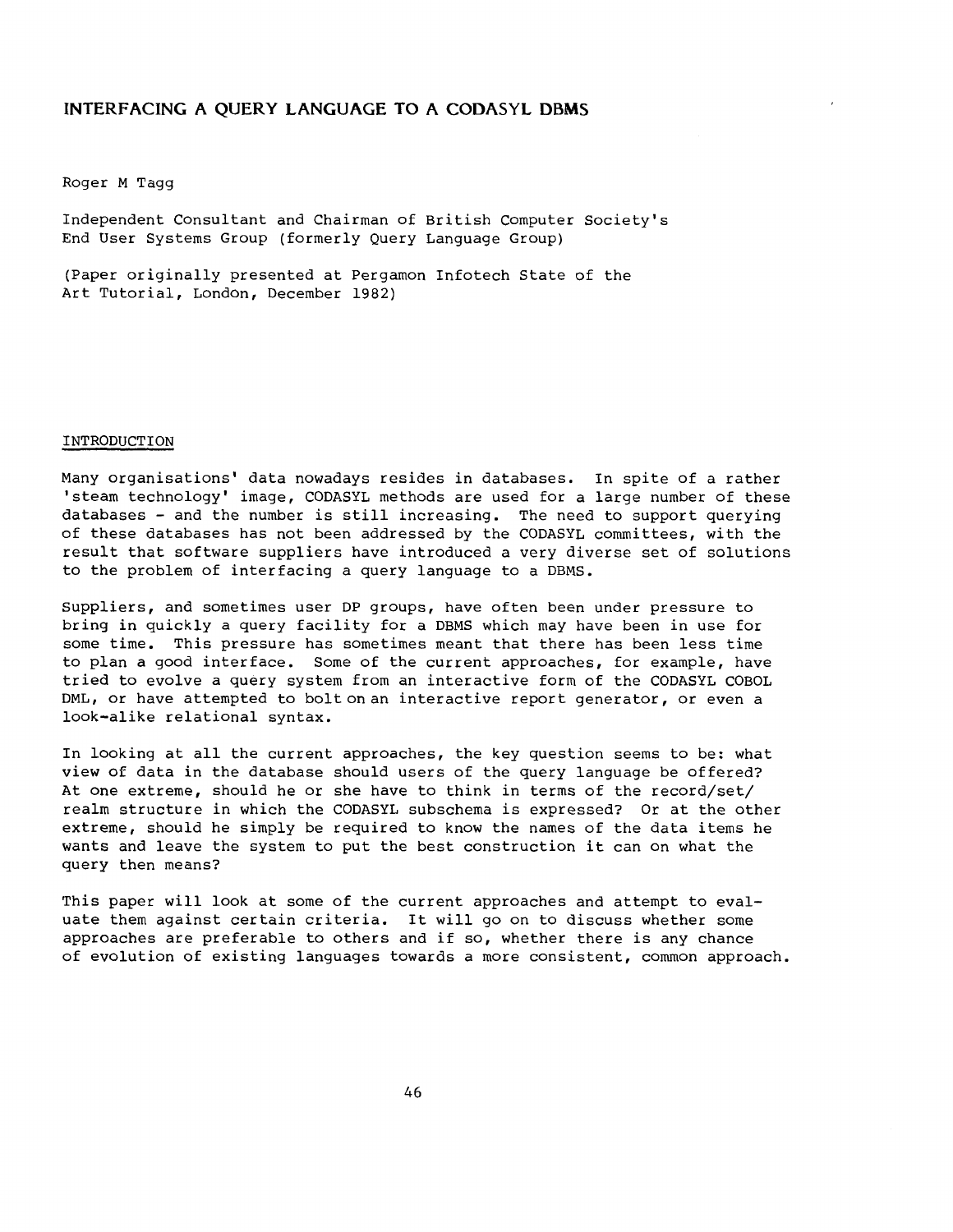### BRIEF DETAILS OF SOME EXISTING LANGUAGES

ACCESS is a query system offered by Norsk Data which aims to interface to both CODASYL DBMS (SIBAS) and conventional or indexed files. It follows the approach of Zloof's Query-by-Example, and is discussed in another paper at this forum.

AIDA (sometimes alias GENIE) is a query language oriented to the ICL 2900 version of IDMS. It was developed by a user (Mullen & Co) rathern than ICL themselves, but with the recent appearance of ICL's QUERYMASTER it may not be a contender in the future. In the normal mode AIDA is an 'interactive DML' type of language. The user sees the whole schema and writes commands:

- o FIND to indicate an entry point record type (using a key)
- o SCAN to search the member records or a set or to search
- a record type sequentially
- o GET to access data from the owner record of a set.

There is also a prompted 'question-and-answer' mode, and users can also be offered the use of macro queries, the user only being required to supply parameters.

CQLF (CODASYL Query Language Flat) is a new approach commissioned by the US National Bureau of Standards from the Computer Corporation of America (CCA), but it is not yet a product which is on the market. CQLF aims to bring a relational style to the query language. However, it is not relational in the sense of restricting user views to flat files: instead the relational calculus syntax has been extended to include operations involving sets. User views - which are effectively subschema networks - are derived from each other in a 'closed' system as with normal relational theory. The user therefore has to be aware of the network structure, and he uses this in a syntax which is designed to be similar to IBM's SQL.

DATATRIEVE is the development of DEC's DATATRIEVE-II system into a query language for both RMS (multiple index files) and CODASYL DBMS on the VAX systems. It has not been studied in detail for this paper, but it has interesting facilities for use in a distributed environment.

FOCUS is a self-contained data management and reporting system marketed by Information Builders Incorporated. It also has a number of interfaces allowing it to retrieve data from databases such as IMS ( $DL/I$ ), TOTAL, ADABAS and IDMS, the last of these being a CODASYL system. When using FOCUS as a query language for IDMS the user has to think in terms of FOCUS data structures - these are segment hierarchies (like DL/I) which can be 'rehung' to provide inverted views. Although the actual data is in IDMS, the user is unaware of the IDMS structure. Only when a totally new view is required does the user (or database administrator) have to set up a new FOCUS description and the correspondence rules stating how the IDMS structure is to be traversed. Pansophic's EASYTRIEVE also has an IDMS interface with a somewhat similar approach.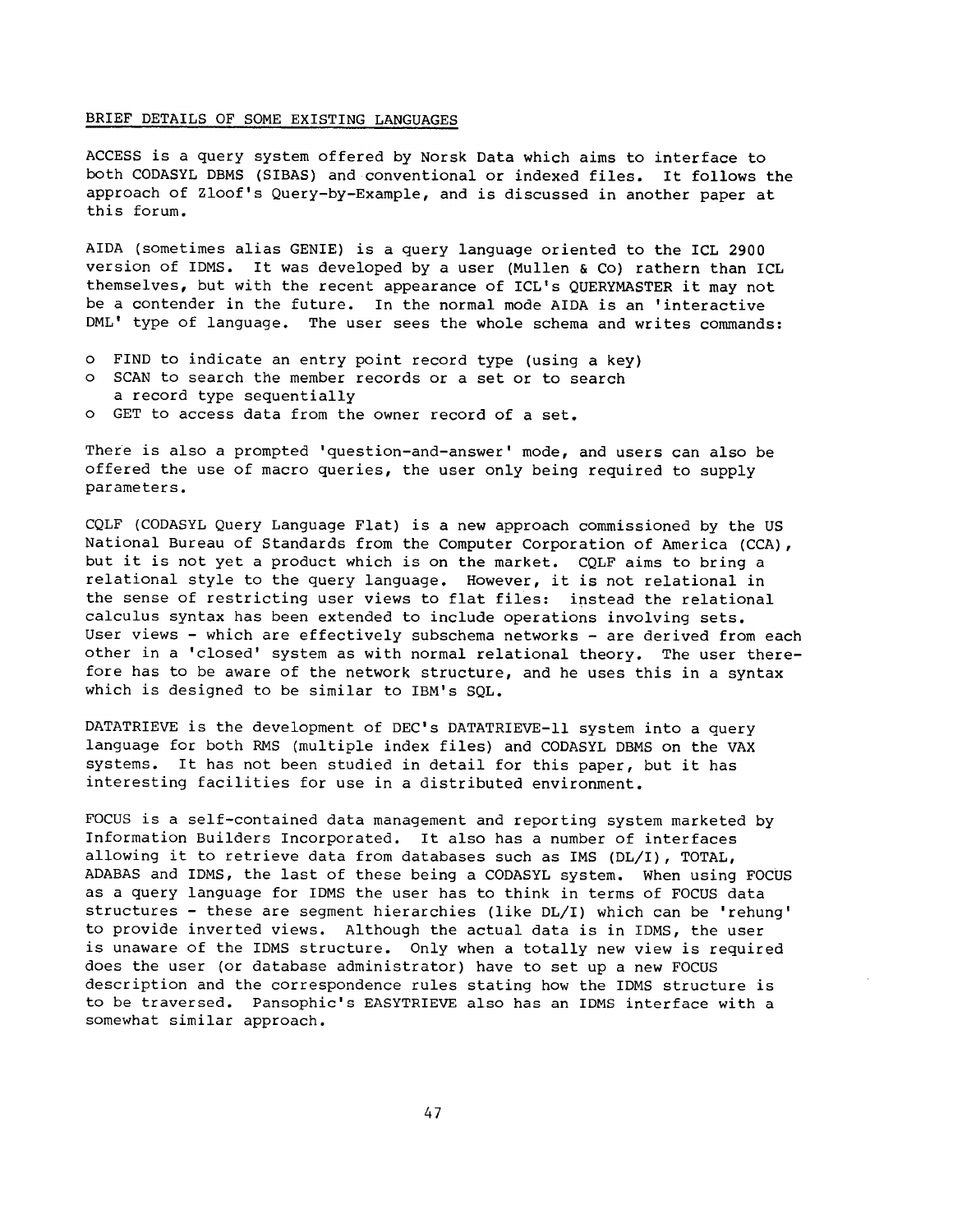HARVEST is the query language that goes with IDBS's SEED system - a portable, FORTRAN-based CODASYL DBMS that works on a variety of hardware, just as TOTAL or RAPPORT do. It attempts to offer the user an 'independent item' of data, working out the path through the database itself. However if this process proves ambiguous or impossible, the user may have to help the system by identifying which record type is to be treated as the TARGET record, ie the record type at which 'occurrences' satisfying the query should be counted. This process clearly requires some understanding of the network structure.

IQL is a query language for the DEC10 and DEC20 DBMS, which is of CODASYL type, but again has not been investigated for this paper.

MANAGE QUERY is the language for CSC's MANAGE CODASYL DBMS, which CSC offer over their INFONET time-sharing service. The user's view is based on 'structures'. A structure is a simplified network defined within a subschema. In a user's query he can simply refer to individual items as long as they exist within the current structure. In cases of ambiguity he can identify the BASE record (like HARVEST's TARGET record) using a BASED ON clause. He can switch from one structure to another, but if a new structure is required a subschema compilation is necessary. Thus naive users can take an 'independent item' view within a structure, while more experienced users can use some knowledge of the network data structure.

MDBS-QRS is a query and reporting language which interfaces to MDBS, a CODASYL DBMS sold on a variety of micros and minis which use the CP/M (or MP/M), Unix or RSTS operating systems. Suppliers are Micro Data Base Systems Inc. This language has not been studied in detail for this paper.

OLQ2 is offered by Cullinane as their query language for the IBM version of IDMS. It has developed from an interactive DML, but a PATH concept has been introduced. Within a defined path the user need only refer to named data items, but a path must be essentially linear. A new path can be defined within the query language, but to do this the interactive DML form of the language has to be used. However this combination does provide a gradation of views for both naive and experienced users.

PRESENT is a fairly recent language which operates with Data General's CODASYL DBMS. Like OLQ2 it uses a PATH mechanism. However, if the user does not know about paths, and just supplies names of data items, PRESENT will attempt to find an existing path that will support the query. Also like OLQ2 the path definition mechanism is outside the subschema mechanism - it uses a special PRPATH utility.

PRIME DBMS QUERY is also of relatively recent release. Here basic views are termed VIRTUAL RECORDS. These are structures (similar to MANAGE) which are defined within the subschema; however some VIRTUAL RECORDS are automatically generated by subschema compilation - these consist of each record type plus all the data from its owner record types in the various sets, and their owners, etc. In the query statement the user has to identify the virtual record to be used in a FROM clause, though the 'automatic' virtual records have the same name as their base DBMS records.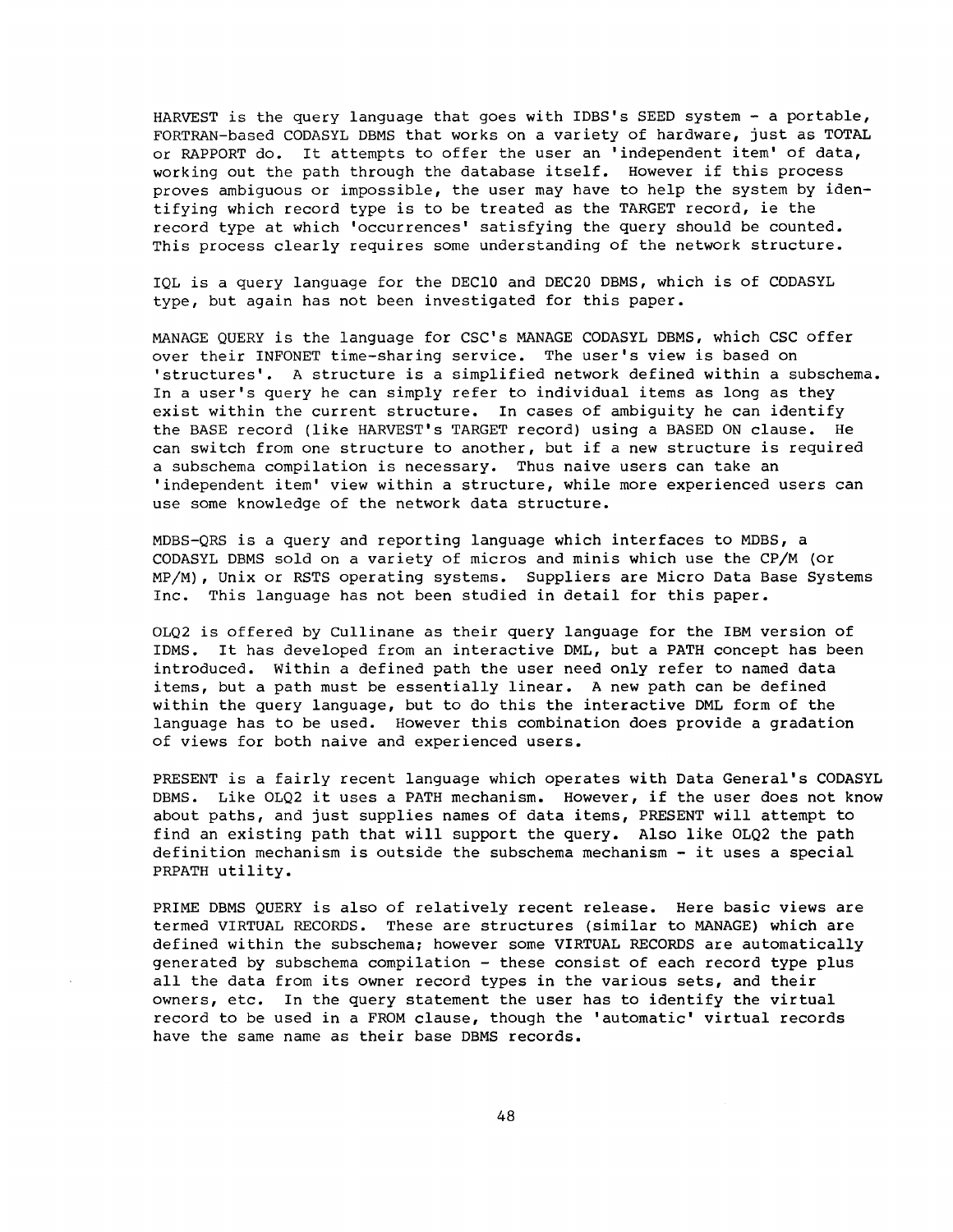QLP is one of the best-established CODASYL DBMS query languages. It operates with Univac's DMS system. Again linear paths are used, but they are defined within the subschema. However if only independent data items are named in the user's query QLP will find a path, if one exists.

QRP is also well-established, operating with Honeywell's IDS-II DBMS. The equivalent of a path in QRP is an ENTRY, which is defined within a special, subschema-like description known as an Application Definition File (ADF). Again, the system will attempt to choose an ENTRY if none is specified.

QUERYMASTER is the new query language for ICL's IDMS (and also conventional files) and is discussed in another paper. QUERY VIEWS are simplified structures set up within the subschema, so are more akin to MANAGE structures than to QLP or OLQ2 paths. However, unlike MANAGE, the CODASYL SET details are still available to the user. A user may still be able to put an 'independent items' query, but if this is ambiguous, or he wants to control the access path to be used, he has to specify a path within the query view by commands such as STARTING WITH, WITH Set-name, or linking conditions (for a relational-type join).

QUERY/UPDATE has a long history as CDC's query language for the DMS-170 DBMS **-** in fact it was originally a stand-alone system. More recently, it has been re-vamped for the second-generation IMF DBMS, which is CODASYL-based but has the full 3-1evel architecture. The user's view is similar to AIDA: a query has to specify a path which names SETS to be searched and entry point keys for OWNERS or CALC records.

Besides the systems described above, two other proposed approaches are worth mentioning. One is the approach of the CODASYL End-User Facilities Committee, perhaps the group which might have proposed a 'standard' query language. This group's work has perhaps been more forward-looking than this, and revolves around a model of user/computer interaction where all activity is seen in terms of a conceptual automated office. The basic view of data this group proposes is that of a FORM. All data is assumed to be envisaged as if it appeared on 2-dimensional displays eg pages of a report, VDU screens etc. This committee's proposals for a FORM description language will be referred to again later (00|).

Finally, the report of the BCS Query Language Group proposed the generalised concept of a PERCEIVED RECORD (002). This is seen as the collection of data relating to objects (entities) of interest to the user rather than being tied to the database structure. For example, most existing query languages operating on a CUSTOMER --> ORDER --> ORDER-ITEM hierarchy would nominate ORDER-ITEM as the base record of any path, even though the user might be interested in finding *out* about the customers who have placed orders for certain things. In the PERCEIVED RECORD approach, the natural hierarchy would be visible as well as the collapsed-down path. The natural hierarchy would, in general, include the possibility of repeating groups.

To summarise, there is clearly some evidence of convergence of ideas towards the provision of some sort of predefined view for use in the query language. But the way these views are implemented seems to differ in some respects in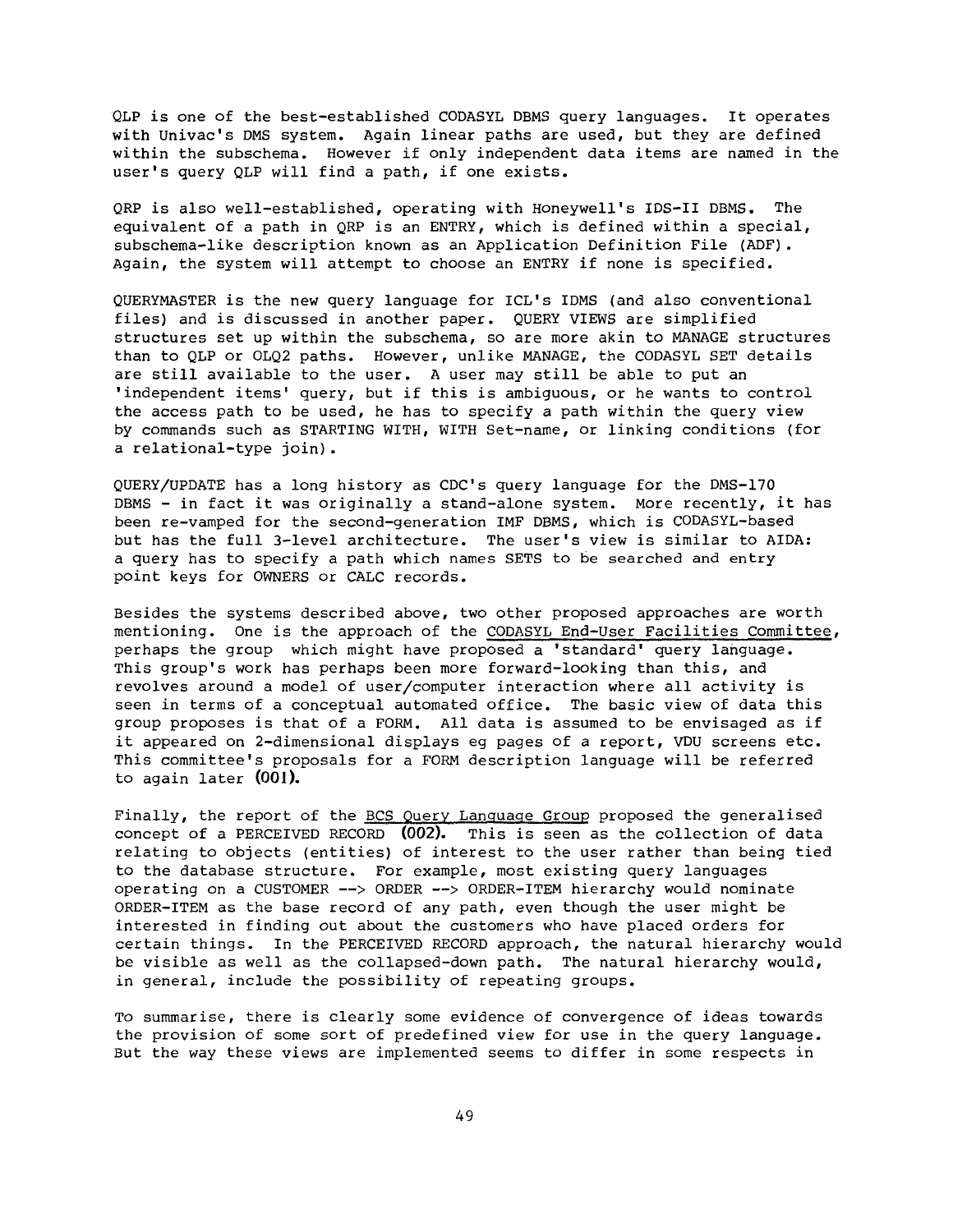almost every query language looked at. And despite the convergence, there is the possibility that these views are not general enough to support the natural concepts of the users, such as forms and entities.

### COMPARISON OF APPROACHES

The different routes taken by each approach can be compared under three main groups of criteria:

- o How the user's view of data is supported
- o How the user operates his query procedure
- o General usability and support features.

An additional consideration is the extensibility of the language to operate on data from a different DBMS or conventional files. In Figure i, under the user's view group, the questions to be considered are:

- What does the user need to know?
	- o At the simplest level
	- o At more expert levels.
- 2 Can a view based on named data items only be supported?
- Can a 'perceived record' be referenced?
	- o A simple linear path
	- o A more general structure with a 'base record'
	- o A more general structure with a hierarchy of repeating groups.
- 4 How can an experienced user create new perceived record definitions?
- 5 How do user views relate to CODASYL subschemata?

Within the query procedure group, the questions to be considered are:

- What mode of dialogue is offered?
	- o User command driven
	- o Prompt-driven (question and answer)
	- o Other.
- 7 Can the user progressively refine the scope of a query?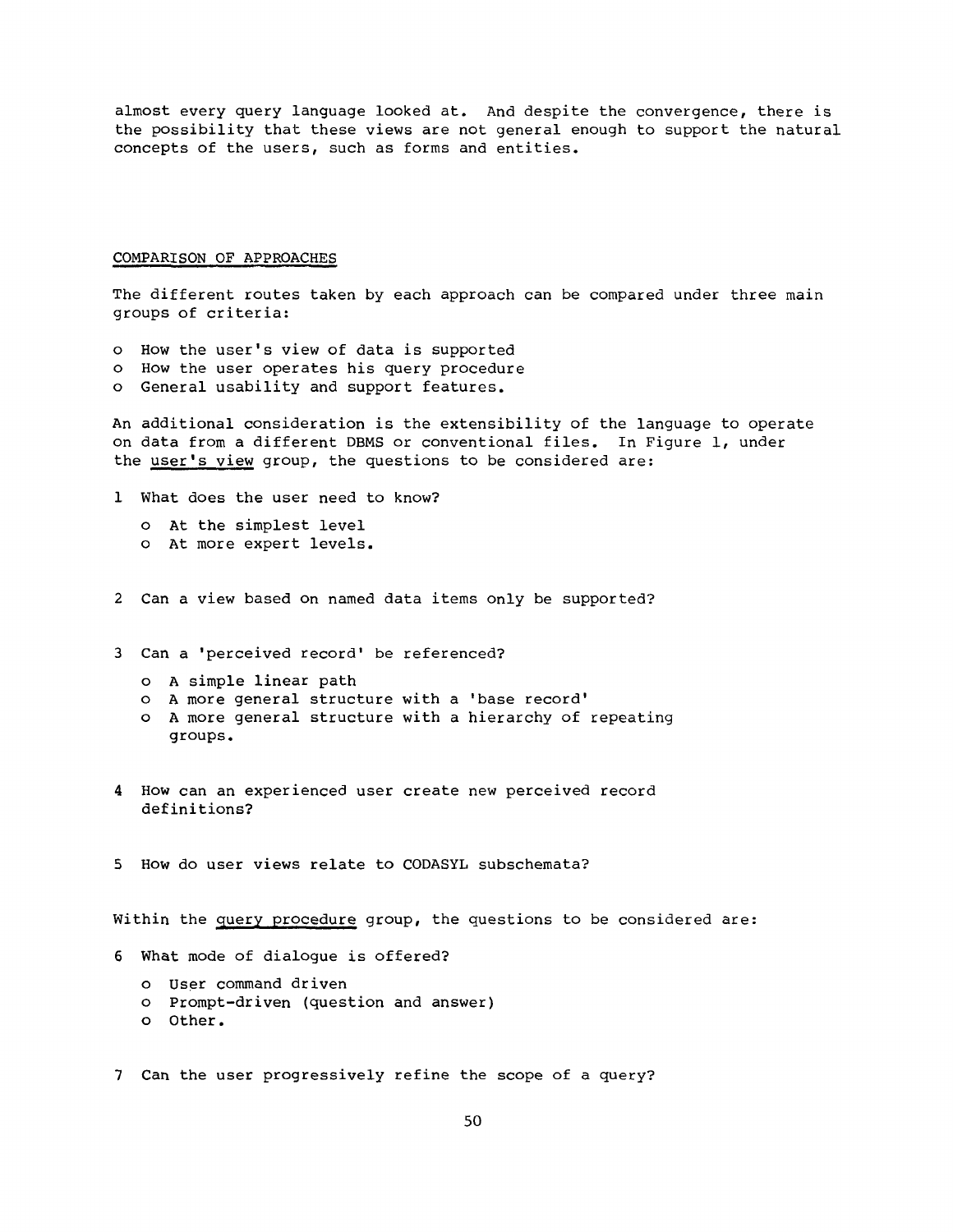- 8 Can formatted reports with sorting and control breaks be produced?
- 9 Does the system support limited updating?
	- o Temporary updates for 'what if' queries
	- o Permanent changes to the database.
- i0 Can the user display results in graphical form?
- ii Can macros of query statements be created for later reference and use?
	- o Full queries with parameters solicited at run-time
	- o Substrings of queries for shorthand or other purposes.

In the general usability and support group, the questions to be considered are:

- 12 Can the user obtain information about the data available to him for querying?
	- o Items and records within user views/perceived records
	- o The underlying CODASYL subschema structure
	- o Previously defined macros.
- 13 Is there a HELP facility?
	- o Tutorials for each command
	- o HELP 'in context' of current query
	- o Recap of session so far.
- 14 Are session control facilities provided?
	- o Access control and privacy
	- o Saving of selected data
	- o Warning of long searches.

Finally (question 15), can the language access data other than in the CODASYL DBMS in separate queries and within the same query, joining CODASYL record types to external files?

Many of these questions are general evaluation criteria for any query language. However, several of these, in particular questions 1-5, 12 and 15, are particularly relevant to the case of CODASYL DBMS. Figure 1 shows, where the information has been readily obtainable, how some of the query languages introduced in the last section meet the various criteria above.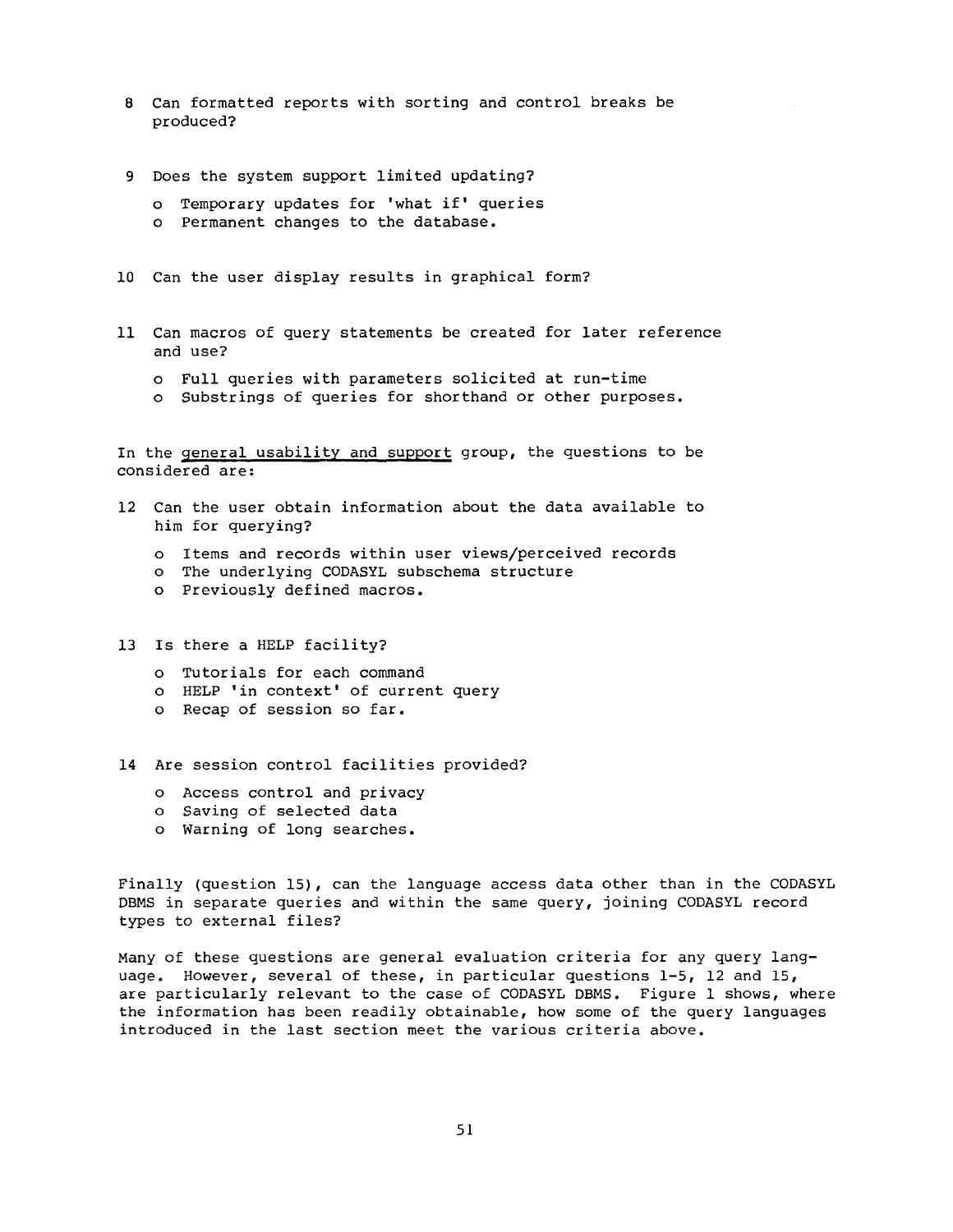# Tagg

| Question                                                                                  | <b>AIDA</b>                                      | œur                                                     | <b>FOCUS</b>                               | <b>HARVEST</b>                          | <b>HANAGE</b>                                      |
|-------------------------------------------------------------------------------------------|--------------------------------------------------|---------------------------------------------------------|--------------------------------------------|-----------------------------------------|----------------------------------------------------|
| 1 User needs to know<br>a) Simple usage<br>b) More expert                                 | Subscheme<br>Subschess                           | Items, records, sets<br>Items, records, sets,<br>schesa | Items<br>Items, FOCUS secments             | Items<br>Items, record types            | Items, structures<br>Items, records,<br>structures |
| 2. Independent its view                                                                   | NO                                               | NO                                                      | Must name a FOCUS file                     | YES                                     | Hust name a structure                              |
| 1 Defined perceived rec.<br>a) Simple linear path<br>b) Structure<br>c) Hierarchy with RG | Only<br>$V_{\perp}$<br>Macros                    | All using derived sub-<br>darived<br>subschemata        | <b>YES</b><br><b>YES</b><br>NO.            | <b>Automatic</b><br>unless<br>ambiguity | <b>YZS</b><br><b>YES</b><br>$\mathbf{r}$           |
| 4 How to create new<br>perceived red's                                                    |                                                  | Derive new subschema<br>(within CQLF)                   | Define new FOCUS<br>structure              |                                         | Choose new base record<br>or COMPILE subschees     |
| 5 Reference to<br>subschemata                                                             | Direct                                           | Direct                                                  | Indirect                                   | Direct                                  | Indirect                                           |
| e Dialogue mode<br>a) Command<br>b) Prompt<br>c) Other<br>7 Progressive refine            | <b>YES</b><br><b>YES</b><br>NO.<br>(Edit macros) | <b>YES</b><br>NO.<br>NO<br>(Derived                     | <b>YZS</b><br>NO.<br>NO.<br>(Edit query or | YES<br>¥0<br>NO.<br>(Edit query)        | YZS<br>NO<br>NO.<br>(Edit query or                 |
|                                                                                           |                                                  | subschemata)                                            | save files)                                |                                         | save files)                                        |
| 8 Report                                                                                  | <b>YES</b>                                       | <b>NO</b>                                               | YES (V.G.)                                 | YES                                     | <b>YES</b>                                         |
| 9 Updating<br>a) Temporary<br><b>b)</b> Permanent                                         | NO<br>NO.                                        | <b>NO</b><br><b>YES</b>                                 | <b>YES</b><br><b>YES</b>                   | <b>YES</b><br>NO.                       | NO.<br><b>YES</b>                                  |
| 10 Grapnics                                                                               | NO                                               | NO                                                      | <b>YES</b>                                 | NO.                                     | NQ                                                 |
| <b>Il Macros</b><br>al Whole procs<br>b) Substrings                                       | YES<br><b>YES</b>                                | NO.<br>NO.                                              | <b>YES</b><br>YES                          | <b>YES</b><br>NO.                       | <b>YES</b><br>NO.                                  |
| 12 Dictionary info.<br>a) Usur view <b>a</b><br>b) Subschema<br>c) Macros                 | YES<br><b>YES</b><br><b>YES</b>                  | 753<br>YES<br>NO.                                       | 153<br>NO.<br>NO                           | <b>YES</b><br><b>YES</b><br>NO.         | (Structure Chart)<br>NO.<br>NO                     |
| 13 HELP<br>a) Command<br>b) Contaxt<br>c) Recap                                           | YES<br><b>YES</b><br>NO.                         | NO<br>NO.<br>NO.                                        | NO<br>NO.<br>NO.                           | <b>YES</b><br>NO<br>NO.                 | NO.<br>NO.<br>NQ.                                  |
| 14 Session control<br>4) Access control<br>b) Save files<br>c) Timing warnings            | YES<br>NO.<br>NO.                                | via subschemata<br>NO.<br>NO.                           | YES<br><b>YES</b><br>NO.                   | YES<br>NO<br>NO.                        | YES<br>YES<br>NO.                                  |
| 15 Other files<br>a) Separately<br>b) Within a query                                      | NO<br>NO.                                        | NO.<br>NO.                                              | IMS. VSAM, TOTAL, ADABAS etc<br>NO.        | NO<br>w                                 | ALADIN (INFORET files<br>NO.                       |

Figure 1: Evaluation criteria for query languages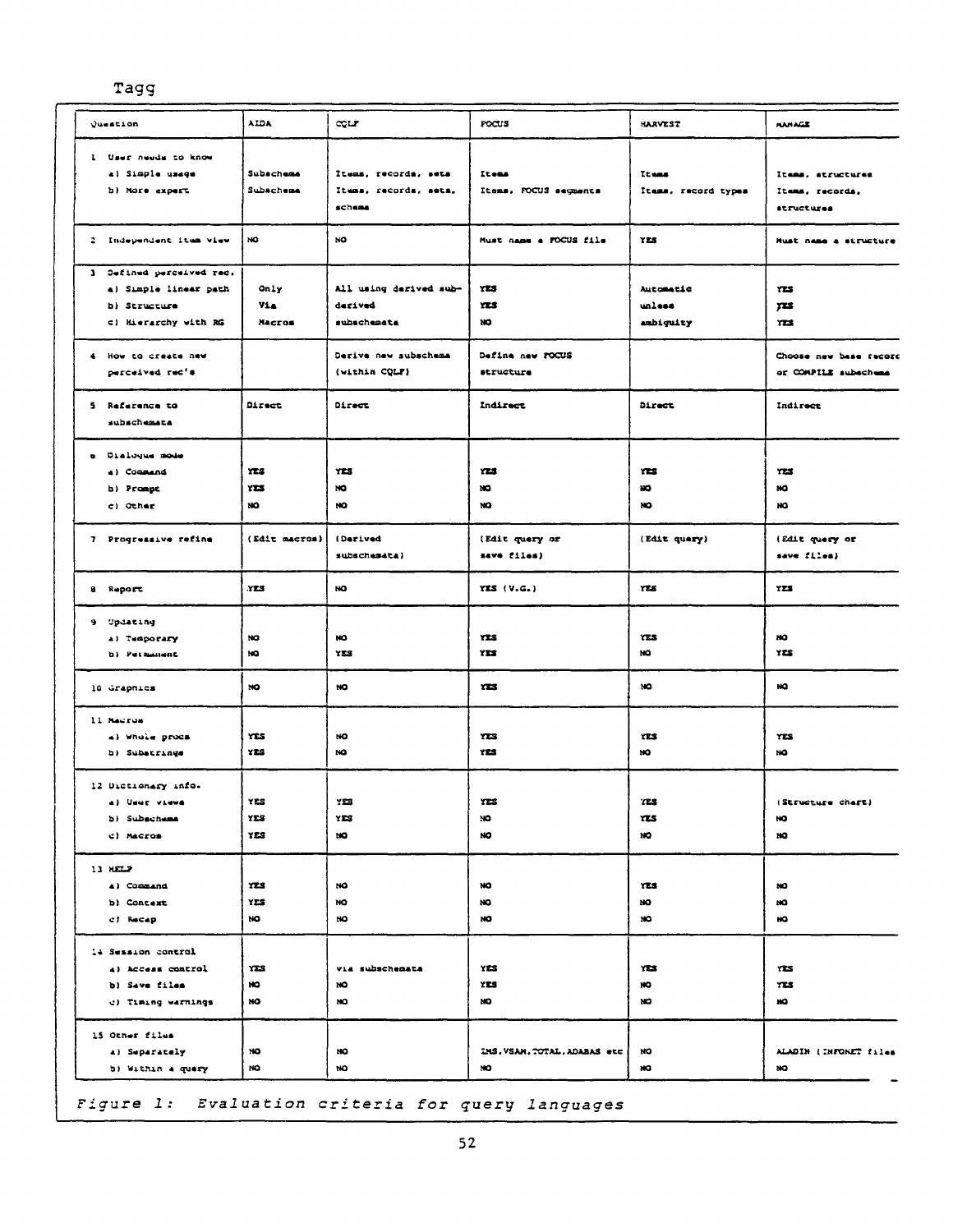Tagg

 $\bar{\mathcal{A}}$ 

| OLQ2                 | PRESENT          | PRIME                        | <b>QLP</b>           | QRP                  | QUERYMASTER          | QUERY/UPDATE            |
|----------------------|------------------|------------------------------|----------------------|----------------------|----------------------|-------------------------|
|                      |                  |                              |                      |                      |                      |                         |
|                      |                  |                              |                      |                      |                      |                         |
|                      |                  |                              |                      |                      |                      |                         |
| Items, path          | Itans            | Items, virtual records Items |                      | Items                | Items, views         | Items, sets             |
| Items, records, sets | Items, path      | Items, records, sets         | Items, records, sets | Itama, recorda, seta | Itams, records, sets | Itams, sets             |
|                      |                  |                              |                      |                      |                      |                         |
|                      |                  |                              |                      |                      |                      |                         |
| Hust name a path     | YES              | Must name a                  | <b>YES</b>           | <b>YES</b>           | Hust name view       | NO                      |
|                      |                  | virtual record               |                      |                      |                      |                         |
|                      |                  |                              |                      |                      |                      |                         |
|                      |                  | YES                          | <b>YES</b>           | <b>YES</b>           | <b>YES</b>           |                         |
| YES                  | <b>YES</b>       |                              |                      |                      |                      |                         |
| (by backtracking)    | <b>YES</b>       | <b>YES</b>                   | NO.                  | <b>YES</b>           | <b>YES</b>           | Path specified          |
| <b>NO</b>            | NO.              | NO.                          | NO                   | NO.                  | NO.                  | vithin query            |
|                      |                  |                              |                      |                      |                      |                         |
| 'Define path'        | 'PRPATH' utility | Compile subschess            | Compile subschema    | Create an ADF        | Compile subschema    |                         |
| command              |                  |                              |                      | description          |                      |                         |
|                      |                  |                              |                      |                      |                      |                         |
| Direct               | Indirect         | Indirect                     | Indirect             | Indirect             | Indirect             | Direct                  |
|                      |                  |                              |                      |                      |                      |                         |
|                      |                  |                              |                      |                      |                      |                         |
|                      |                  |                              |                      |                      |                      |                         |
|                      |                  |                              |                      |                      |                      |                         |
| YES                  | <b>YES</b>       | YES                          | <b>YES</b>           | <b>YES</b>           | YES                  | YZS                     |
| NO.                  | NO.              | NO                           | NO.                  | <b>YES</b>           | NO.                  | NO                      |
| NO                   | NO               | NO.                          | NO                   | NO                   | NO                   | NO                      |
|                      |                  |                              |                      |                      |                      |                         |
|                      | (Edit query or   | (Edit query)                 | (Edit query)         | (Edit query)         | (Edit query or       | (Edit query)            |
| <b>YES</b>           |                  |                              |                      |                      |                      |                         |
|                      | aacro)           |                              |                      |                      | save hit file)       |                         |
|                      |                  |                              |                      |                      |                      |                         |
| YES                  | YES              | <b>YES</b>                   | YES                  | YES                  | YES                  | YES                     |
|                      |                  |                              |                      |                      |                      |                         |
|                      |                  |                              |                      |                      |                      |                         |
| NO                   | NO               | NO.                          | NO                   | NO                   | NO.                  | NO.                     |
| NO.                  | NO.              | NO                           | <b>YES</b>           | NO                   | NO.                  | YES                     |
|                      |                  |                              |                      |                      |                      |                         |
|                      |                  |                              | NO.                  | NO                   | NO.                  | NO.                     |
| w                    | YES              | NO.                          |                      |                      |                      |                         |
|                      |                  |                              |                      |                      |                      |                         |
| <b>YES</b>           | <b>YES</b>       | YES                          | <b>YES</b>           | YES                  | <b>YES</b>           | $\overline{\mathbf{r}}$ |
| NO                   | NO.              | <b>YES</b>                   | NO                   | NO                   | <b>YES</b>           | $\pmb{?}$               |
|                      |                  |                              |                      |                      |                      |                         |
|                      |                  |                              |                      |                      |                      |                         |
| YES                  | <b>YES</b>       | YES                          | NO.                  | <b>YES</b>           | YES                  | $\bullet$               |
| <b>AER</b>           |                  | IШ                           |                      | NU.                  | NU.                  |                         |
| YES                  | YES              | YES                          | NO.                  | YES                  | YES                  | $\pmb{\mathcal{V}}$     |
|                      |                  |                              |                      |                      |                      |                         |
|                      |                  |                              |                      |                      |                      |                         |
|                      |                  |                              |                      |                      |                      |                         |
| YES                  | YES              | YES                          | NO.                  | YES                  | YES                  | $\pmb{\gamma}$          |
| NO.                  | NO               | <b>NO</b>                    | NO                   | NO                   | NO.                  | $\pmb{\cdot}$           |
| NO.                  | NO.              | YES                          | NO                   | NO                   | NO.                  | $\pmb{\cdot}$           |
|                      |                  |                              |                      |                      |                      |                         |
|                      |                  |                              |                      |                      |                      |                         |
| YES                  | YES              | YES                          | Via subschamata      | YES                  | YES                  | $\pmb{\gamma}$          |
| NO                   | NO.              | $\overline{\text{NO}}$       | (CDBOL)              | NO                   | <b>YES</b>           | $\overline{\mathbf{z}}$ |
|                      | NO.              | NO                           | NO.                  | NO.                  | NO                   | $\pmb{\cdot}$           |
| NO.                  |                  |                              |                      |                      |                      |                         |
|                      |                  |                              |                      |                      |                      |                         |
|                      |                  |                              |                      |                      |                      |                         |
| <b>VSAN</b>          | NO               | (In future)                  | COBOL files          | NO.                  | YES                  | $\mathbf{so}$           |
| NO                   | NO.              | NO                           | NO.                  | NO                   | <b>TES</b>           | NO.                     |
|                      |                  |                              |                      |                      |                      |                         |
|                      |                  |                              |                      |                      |                      |                         |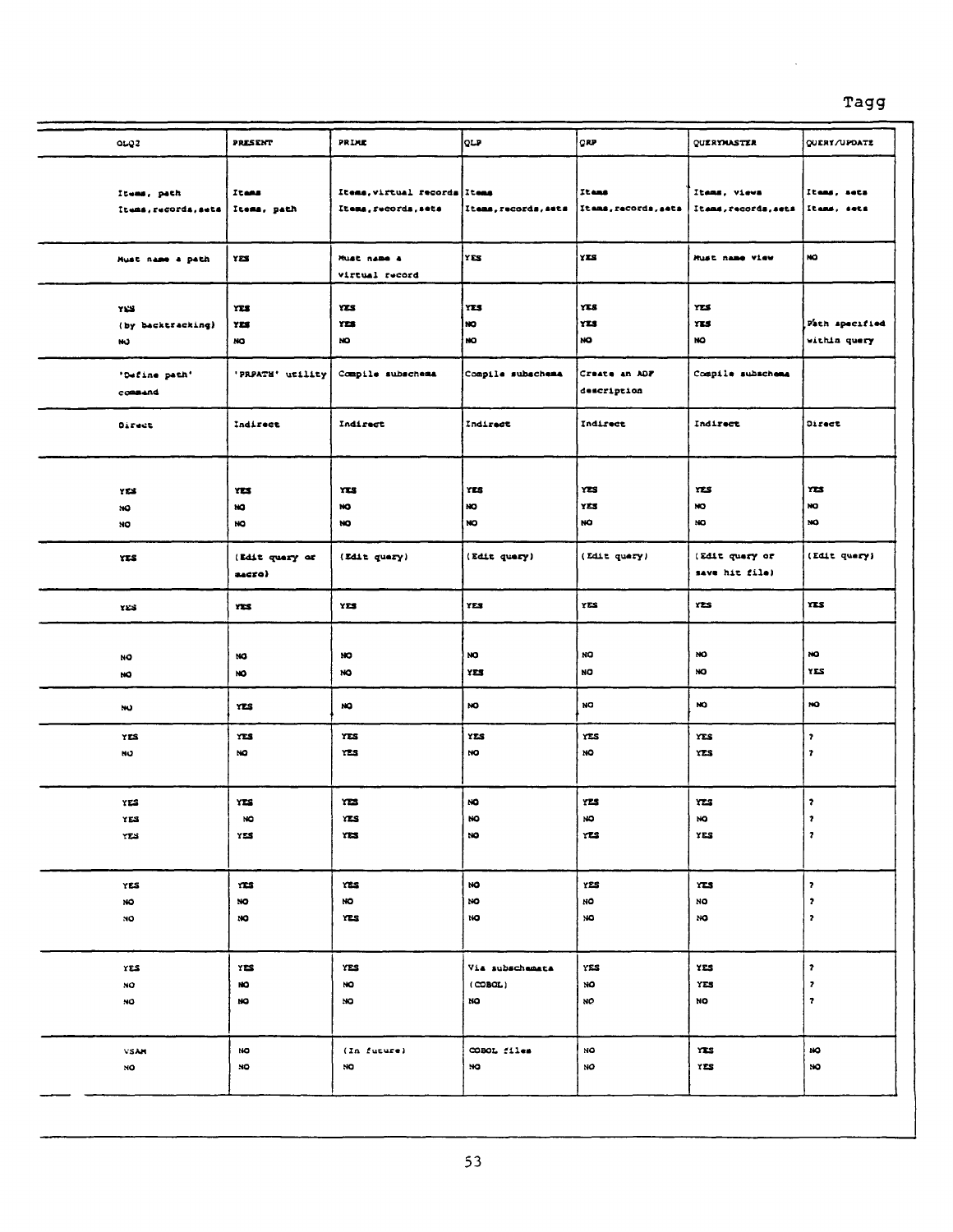### DISCUSSION OF MAIN ISSUES RAISED BY THE COMPARISON

The primary issue, as has already been emphasised, is in the way that user views of data are offered and defined. Questions 1 to 5 illustrate the difference in approach between the current languages. The approaches can be grouped as follows:

- 1 'Automatic' generation of the user's view based on data items named from the full subschema (HARVEST).
- 'Automatic' generation of the user's view from data items selected from named substructures defined within the subschema (MANAGE, QUERYMASTER).
- 3 Selecting the user's view from one of a number of predefined path structures defined within the subschema (QLP).
- 4 As 3 above, but path structures defined outside the subschema (QRP, PRESENT, FOCUS).
- 5 Using as the user's view a specified path structure defined within the subschema (PRIME).
- 6 As 5 above, but path structures defined outside the subschema (OLQ2).
- 7 Full navigation within the subschema (AIDA, CQLF, QUERY/UPDATE (and OLQ2 without PATHS)).

The first few approaches obviously require less knowledge on the user's part, but have to cope with the possibility of the resulting query not being what the user really wants. The later ones require the user to know more details about the data structure, but having specified the query in more detail there is less chance of misunderstanding.

Leaving aside the approaches in point 7 above - they are more suitable for very experienced users, programmers and database administrators - there are possibly two basic levels of user interface for the data view, both of which should ideally be provided by the query system:

- o Automatic, purely based on items in the query
- o Oriented towards a specific 'perceived record' named by the user.

The option in 3 and 4 above, of selecting a particular perceived record from those already defined could also be provided, but it is really a 'variation' between these two levels, and could be handled through dialogue management. The same applies to choice of the base record in level 1.

The choice of whether perceived records are defined inside or outside the subschema seems to be a cosmetic issue as far as normal users are concerned. In most of the approaches 1 to 6 reference to the subschema is indirect, ie users only reference constructs local to the query language. The issue becomes important when new perceived records have to be created - this is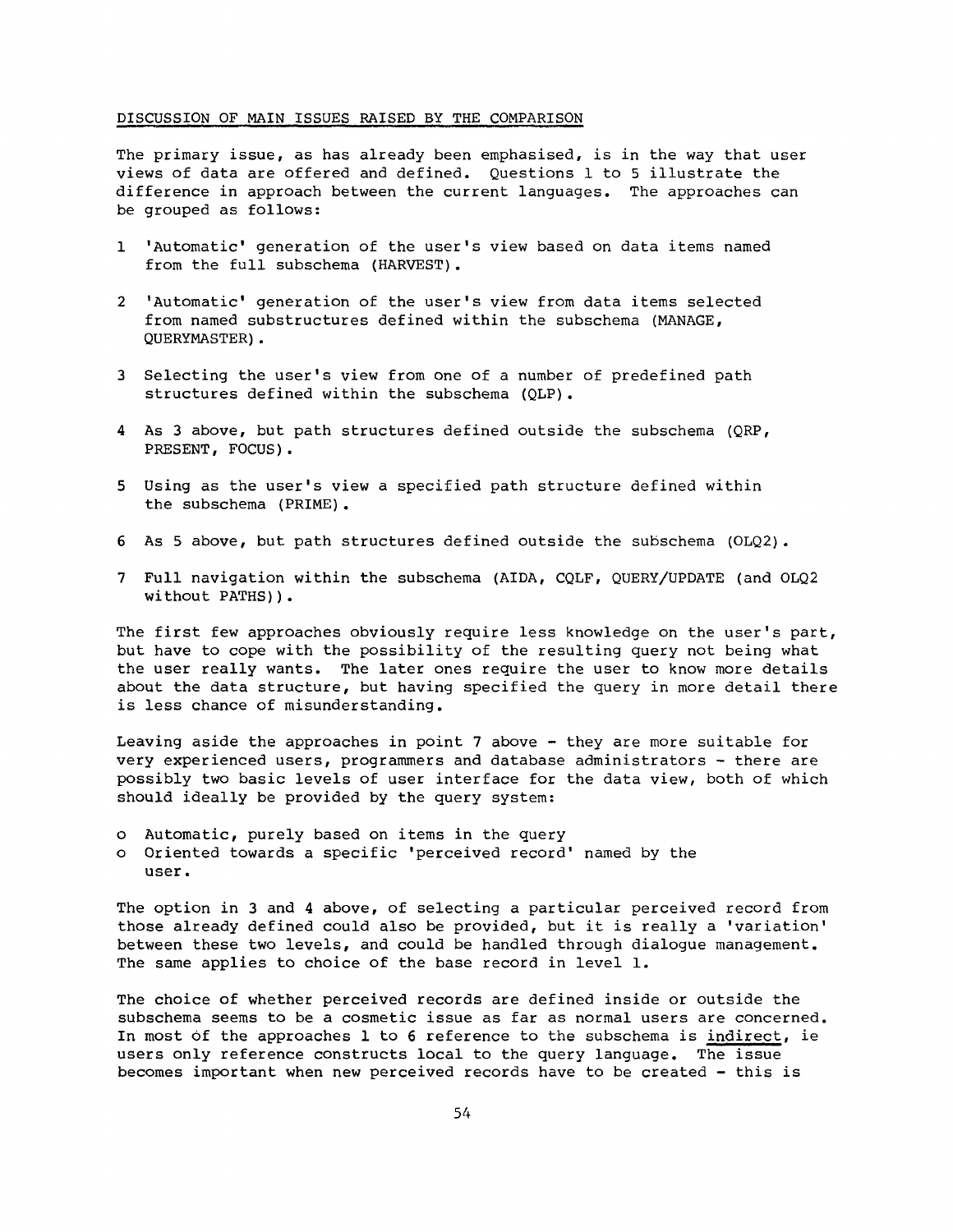assumed to be done by database administrators or expert users rather than casual or inexperienced users.

It seems on balance preferable that the definition mechanism for new perceived records should be oriented towards the use within the query sessions rather than restricted to database administrators. With many DBMS compilation of subschemata is a specialist task, and this may have encouraged the use of external definitions (eg QRP, PRESENT, OLQ2). In some other systems on-line subschema compilation utilities have been introduced, partly in answer to this need.

Whichever method is chosen, the result is still essentially a subschema facility, ie a mapping of the data available from the schema. This packaging question is addressed again in the final section of this paper. Figure 2 below shows diagrammatically some of the possible mappings involved in supporting the user's view of data.

A Query System Subschema would contain descriptions of data items available to the user, and perceived records available for reference. The term 'Perceived Records' is assumed to cover Virtual Records, Paths, Entries, Structures and Query Views as used in current systems. It could be, as just discussed, separate from or merged with the normal CODASYL subschema.

Another important issue, already raised earlier, is the generality of the perceived record structures available (question 3, Figure i). Some current languages are restricted to a linear path, but others allow any subset of the subschema network structure. In between these two, some offer linear paths but with automatic availability of any data from owner records (and their owners etc). Current systems do not generally support a user view which consists of an owner record with all its members treated as a repeating group (possibly nested), as envisaged as one of the options for a perceived record in the BCS Query Language Group report. In fact, despite the fact that CODASYL allows repeating groups within records, only MANAGE and CQLF offer any syntax to support this.

The problem about the use of general subnetworks as a basis for user views is that they still require a further stage of processing before an access path can be determined. The two chief examples of this, MANAGE Structures and QUERYMASTER Query Views, are perhaps best regarded as equivalent to whole Query System Subschemata - similar to HARVEST where the whole subschema is the basis for user views.

It seems more appropriate to use an extended PATH construct as the perceived record basis. Such paths would have a base record type defined, and data from owners (as unique occurrences), and from members (as repeating groups), would be supported. Figure 3 shows how some alternative perceived records could be defined from the same source schema.

Another major issue concerns the provision of information to the user about the data available to be queried, ie 'dictionary' data. Most current languages recognise the need to support this function - some will even draw up Bachman diagrams. What is less clear is whether the dictionary data for the query system should reside in the main data dictionary, or be kept in files specific to the query system.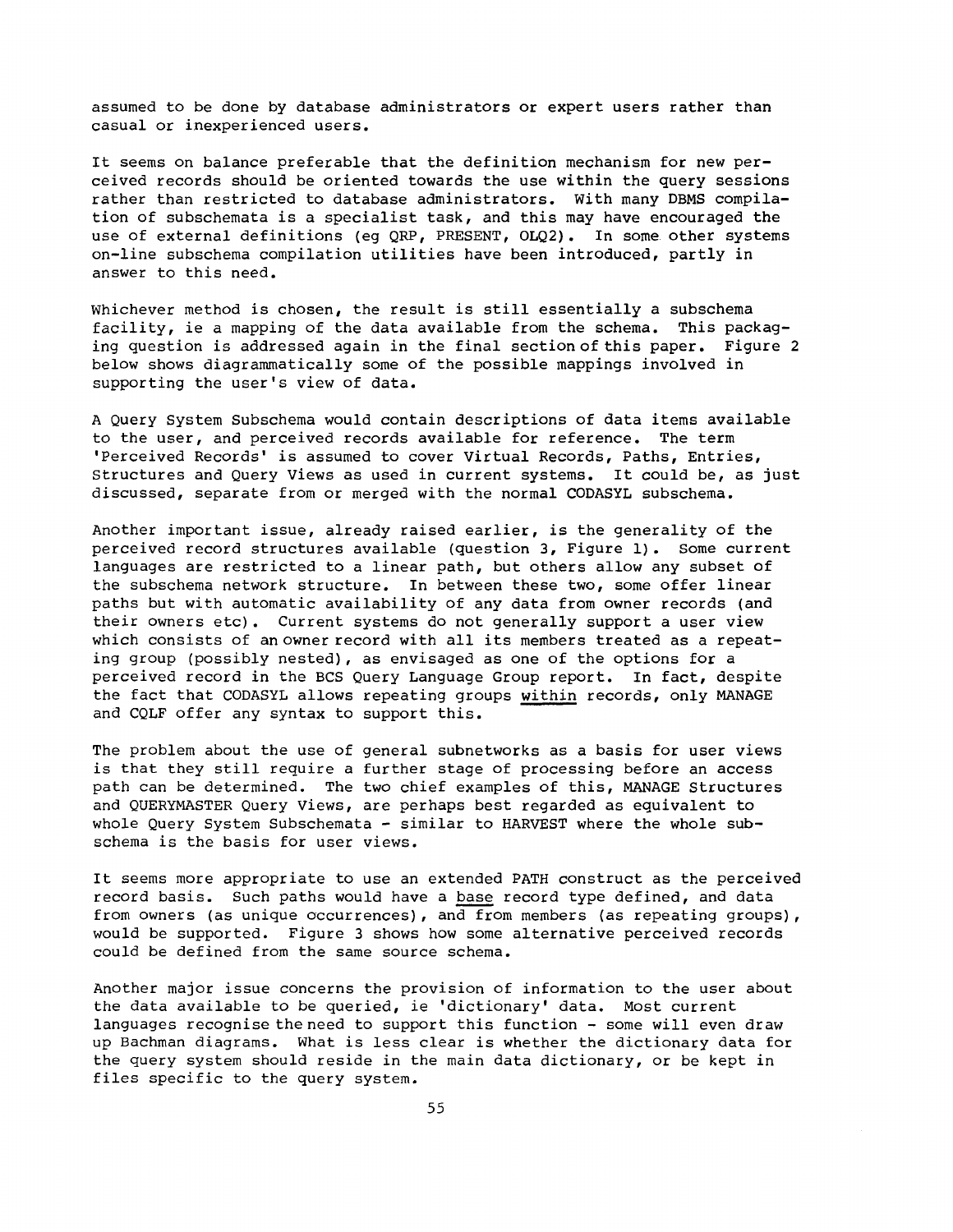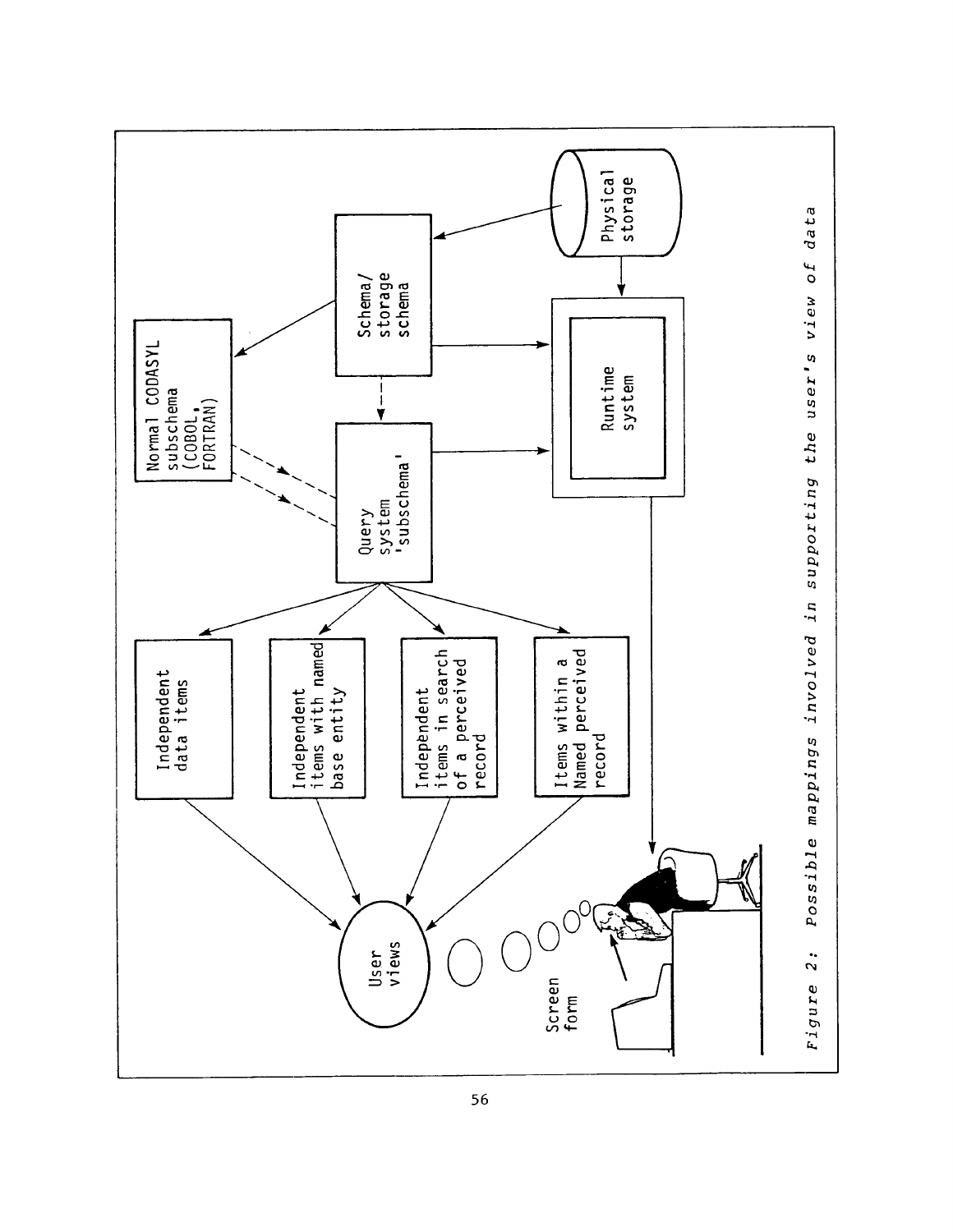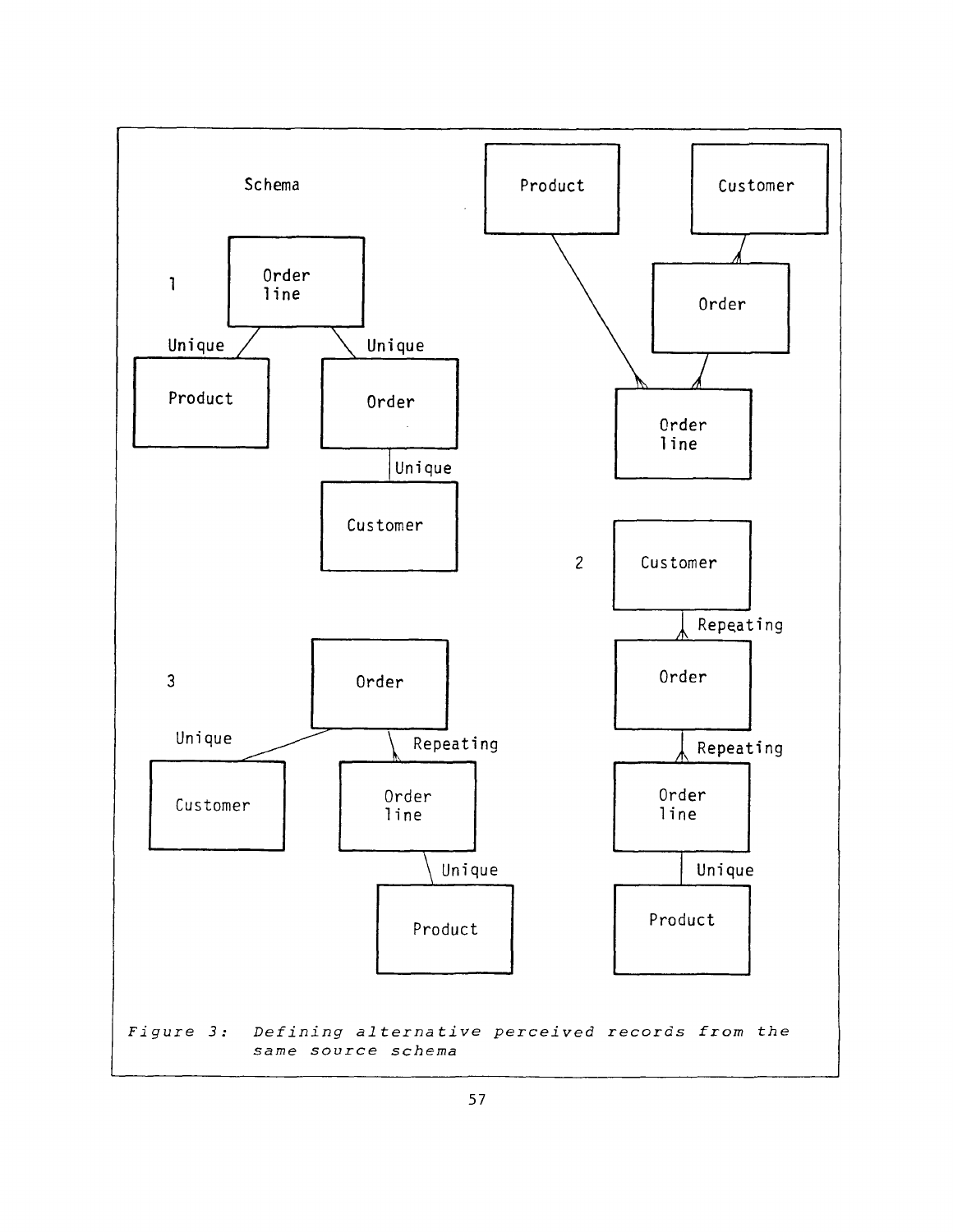If the dictionary is integrated with the DBMS, and in fact uses the DBMS for its own structure, it would seem sensible to handle query language descriptions just like any other dictionary data.

Dictionary queries can then be supplied to the users either by query macros or genuine ad-hoc requests. If a stand-alone dictionary is used, this may be a problem unless the query language can also access data in the dictionary-s file organisation: if not, a separate dictionary in CODASYL DBMS form would be better, otherwise special software would be needed for dictionary queries.

On this last point (see question 15, Figure i), only a few of the current languages allow queries on non-DBMS files, and only QUERYMASTER can mix DBMS and non-DBMS data within a single query. FOCUS demonstrates that it is possible to have one language that can interface a wide range of DBMS and file types, and it is developing the ability to mix these in a query. It seems that this is a desirable aim, and this therefore means that the query system subschema facility should be separated from the normal CODASYL subschemata used for COBOL, FORTRAN etc.

The remaining discussion covers issues other than those concerned with user views of data.

In question 6, Figure i, virtually all the current languages are command oriented - only AIDA and QRP have built-in prompted modes. However in most of the others tailored prompted dialogues can be set up by a database administrator or expert user. ACCESS (not in the comparison) is unique in its QUERY-BY-EXAMPLE mode.

The results of question 7, Figure 1, show a general weakness in the field of providing the user with any facilities for gradually refining his query in a 'research' mode. If he asks a query which will output i0 000 lines and he wants to add an extra condition, then the usual route is to re-execute the query suitably edited. Only OLQ2 (with GET DBKEYLIST) and QUERYMASTER and MANAGE (with recycable saved files) avoid this.

Reporting (question 8) is more variable than the comparisons suggest. Updating (question 9) is more the exception than the rule. Temporary updating seems a worthwhile aim for 'what if' queries while permanent updating involves defining of transaction start and end points to ensure consistency. Direct graphics in the query language (question i0) is only provided in FOCUS and PRESENT **-** this seems a very desirable extension for a query language.

Most systems allow macros of whole query procedures which can be executed later, with parameters supplied at runtime if desired. Macros of substrings are less common, but this is a very useful way of allowing users to tailor dialogues to their own preferences using abbreviated forms, special terminology and even foreign languages (see question 11).

The need for HELP (question 12) and session control is recognised, but coverage is very variable in existing languages, with no facilities for warning about a potentially long query execution.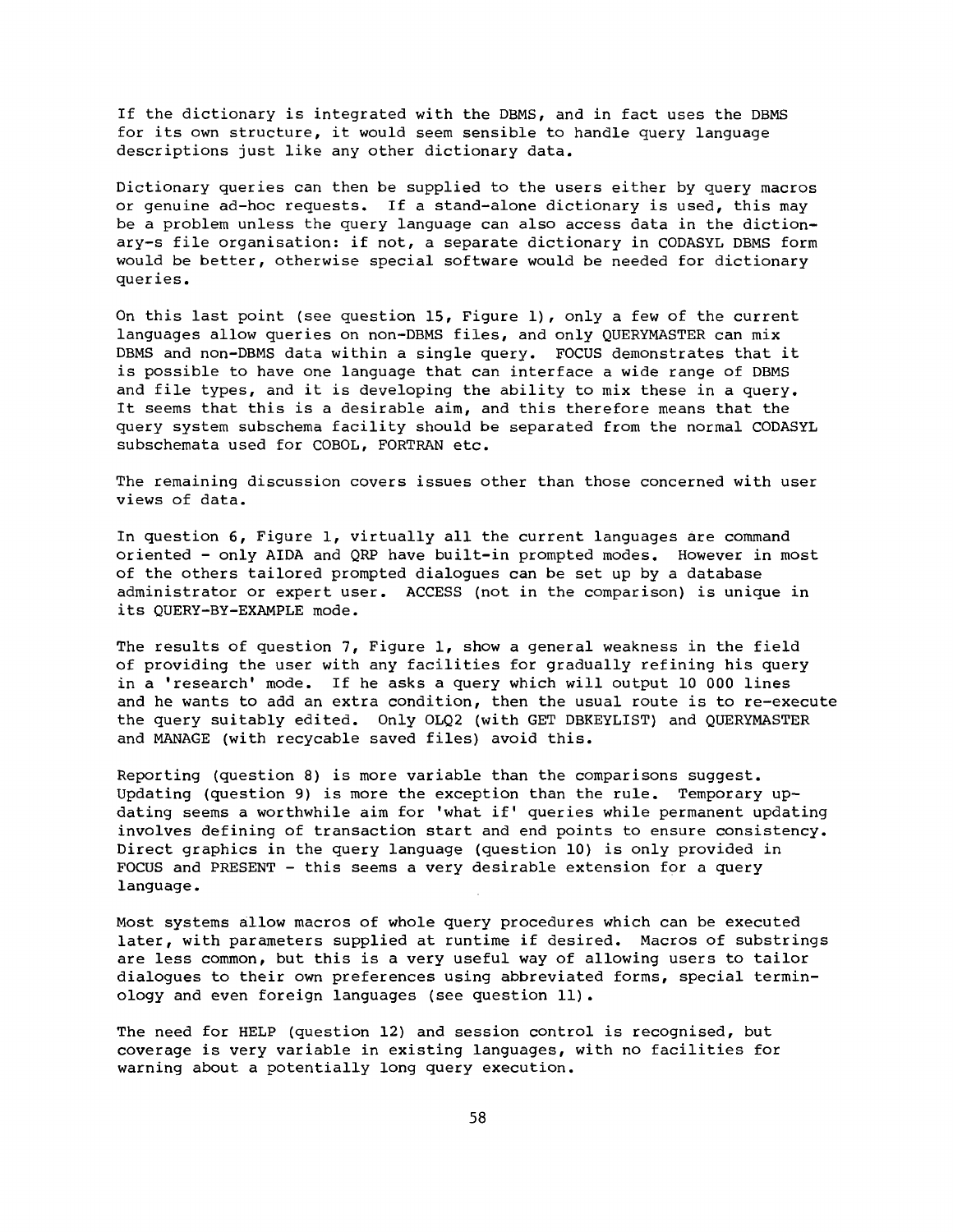#### POTENTIAL PROPOSAL FOR A NEW SUBSCHEMA FACILITY

The discussions in this paper have led towards some ideas of how a future, more powerful and possibly standardised query language interface might look. The remainder of this paper outlines a possible proposal that could be put to the CODASYL Data Description Language Committee (DDLC) to introduce a new Query Subschema facility into the CODASYL specifications.

At a meeting of this committee (DDLC) in September 1981 the following 'straw votes' were decisively supported:

- 1 The area of proposing subschema language facilities for a query language interface to CODASYL DBMS should be a responsibility of DDLC.
- 2 The query subschema should support perceived records which are materialised from multiple schema record types.
- 3 The query subschema should support multiple perceived records which may draw information from the same schema record.
- 4 A subschema with the facilities desired for a query language could also be useful for host languages (COBOL etc).

It has also been felt, as a result of many discussions, that the user's query view of data should not normally involve knowledge about SETS in the CODASYL database. This is partly a corollary of the conclusion of the BCS Query Language Group report (002) , where query users were assumed to view a single perceived record type at a time. Another argument is that if the query language should interface to any file management system or DBMS, a construct used only in one type of DBMS (eg a CODASYL SET) is not desirable.

Three particular references are available which show how this objective of a SET-free query view can be provided:

- o The FOCUS/IDMS interface (003)
- o The Cullinane IDMS Version 5.7 Logical Record Facility (004)
- o The CODASYL End User Facilities Committee's EUFFDL (005)
- (End User Facility Data Description Language).

The FOCUS/IDMS interface is defined in two parts, the Master file and the Access file. The Master file is the normal description of data as if it were stored in FOCUS files - hence it is independent of the CODASYL database structure. The ACCESS file describes a path through the IDMS database which supports the virtual views described in the Master file.

A Cullinane Logical Record is also defined in two parts, but both parts are within the normal subschema description. The definition part shows only which physical (schema) record types are included within the Logical Record type. The second part is a PATH GROUP statement. This allows specification of one or more paths which support access to the Logical Record type. The reason for having several such paths is to support efficient processing of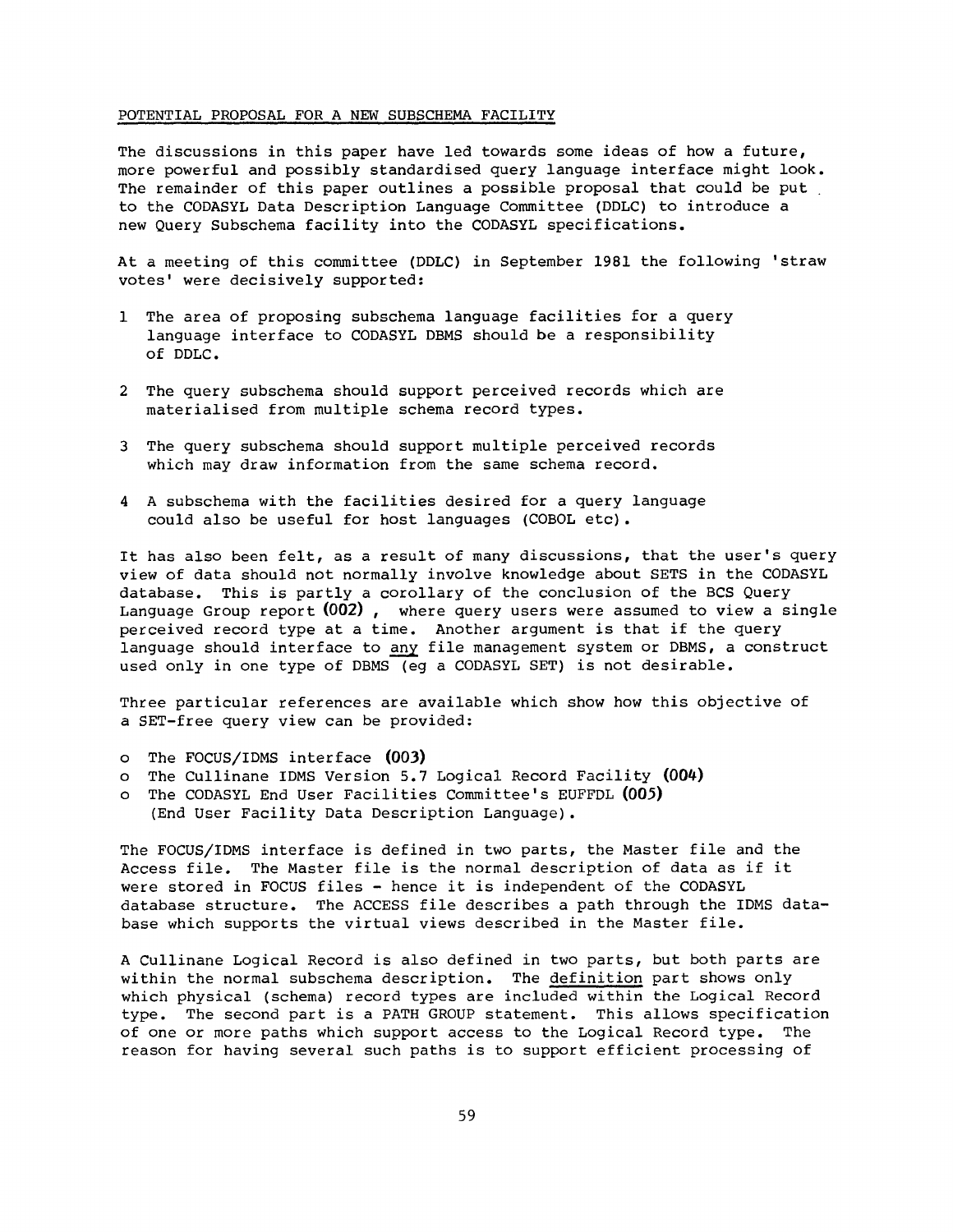| FORM ENTRY     |                                                                                                                      |
|----------------|----------------------------------------------------------------------------------------------------------------------|
| SOURCE SECTION | DBMS SCHEMA NAME IS scheme-name                                                                                      |
| NAME SECTION   | FORM NAME IS form-name                                                                                               |
| ITEM SECTION   | ITEM NAME IS item-name                                                                                               |
|                | [PICTURE IS ---] [USAGE IS ---]                                                                                      |
|                | [SOURCE IS ---] [DESCRIPTION IS ---]                                                                                 |
|                | STRUCTURE SECTION ROOT IS group-name-1 KEY IS ---                                                                    |
|                | group-name-2 CONTAINS $\left\{\begin{array}{l}\text{group-name-$3$}\\ \text{item-name}\end{array}\right\}$ [REPEATS] |
|                |                                                                                                                      |
| DATA SECTION   | SEARCH entry-point-record-type [GIVING ---]                                                                          |
|                | THEN member-record-type [BY set-name] [GIVING ---]                                                                   |
|                | OWNER owner-record-type [BY set-name] [GIVING ---]                                                                   |
|                | FROM branch-point-record-type                                                                                        |
|                | EXAMINE RELATIONSHIP bomp-owner-record-type                                                                          |
|                | THEN bomp-member-record-type BY set name-1                                                                           |
|                | OWNER bomp-owner-record-type BY set name-2                                                                           |
|                | GIVING --- UP to integer TIME[S]                                                                                     |
|                | LOOKUP record-type (not involving a SET)                                                                             |
|                | WHERE linking-condition [GIVING ---]                                                                                 |
| ITEM/GROUP     | $\int$ item-name $\int$                                                                                              |

| ITEM/GROUP        |                          | item-name                                  |                |
|-------------------|--------------------------|--------------------------------------------|----------------|
| LIMITER SECTION   | <b>EXCLUDE</b>           | $group$ -name $\int$                       | WHEN condition |
| GEOMETRY SECTION  |                          | (detailed screen or print layout of FORM). |                |
| <b>FILE ENTRY</b> |                          |                                            |                |
| NAME CECTION      | $ETLE$ MAME IC $E1$ hann |                                            |                |

| NAME SECTION   | FILE NAME IS file-name                |
|----------------|---------------------------------------|
| FORM SECTION   | FORM NAME IS form-name [ORDER IS ---] |
| FORM LIMITER   |                                       |
| <b>SECTION</b> | EXCLUDE FORM WHEN condition.          |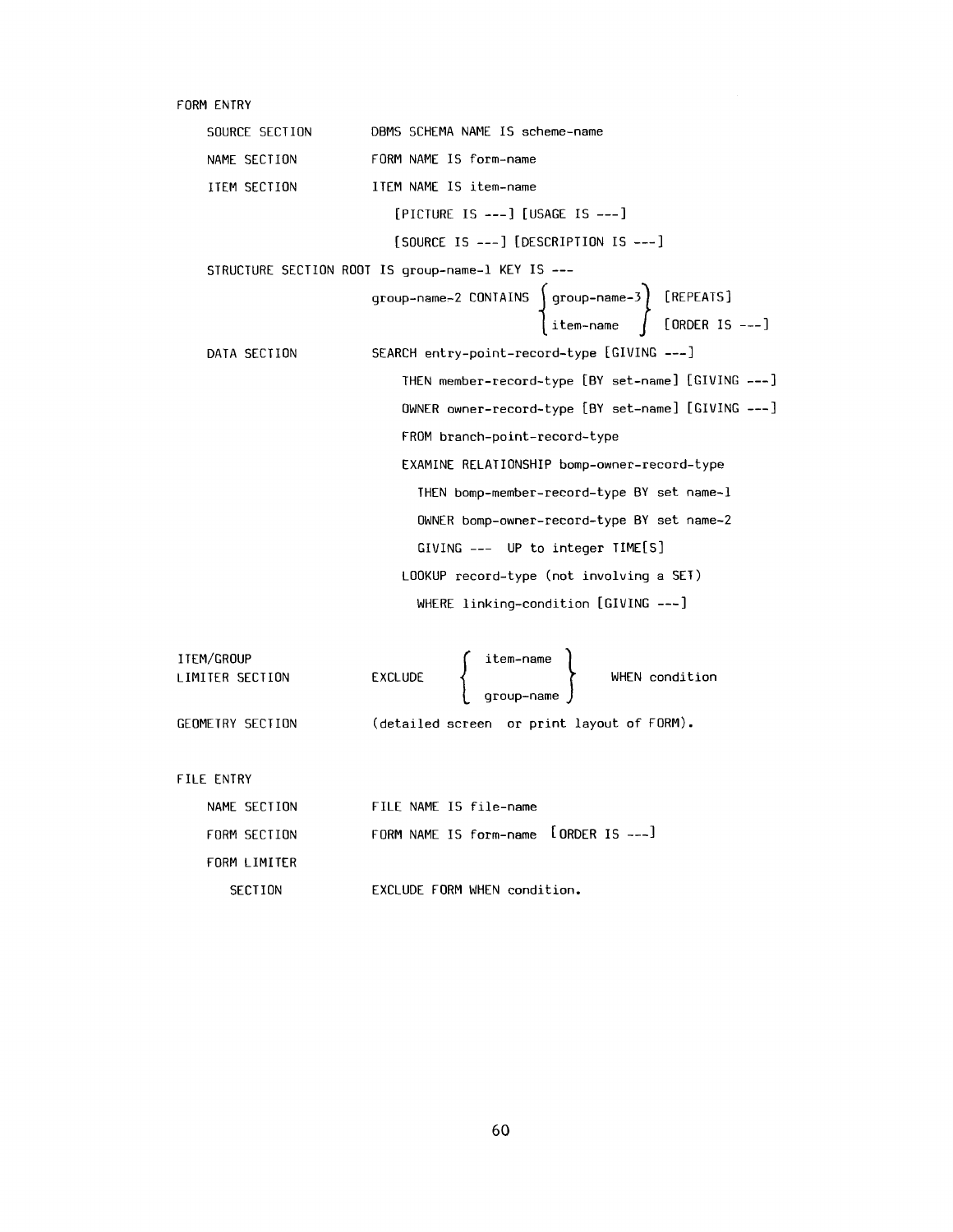the Logical Record type from a variety of anticipated entry points (eg updating, serial search or retrieval on specific values or ranges of various key fields). However for ad hoc access, optimisation of such paths by the system would be preferable.

In the EUFDDL a variety of clauses is used to describe each 'FORM' (ie end user perceived data view). An additional concept is a 'FILE', which is a set of occurrences of FORMS according to some selection criteria. Several FILES could be defined on the same FORM. The clauses in the EUFDDL are as shown on the preceding page.

The EUFDDL seems to offer a very powerful set of options for perceived record structuring. It allows hierarchies with repeats as well as the normal PATH structures of most CODASYL Query Languages. It even allows iterative access of a BOMP structure. However the syntax shows some features which could raise questions:

- 1 All mapping is done through items. The ITEM SECTION names all items on the FORM as if independent. The structure section forms them into groups for the query view, and the GIVING clauses identify the source items that are extracted from the schema records. Some means of mapping across whole records from schema to query view groups might be preferable in many cases.
- 2 Mapping functions are split between the DATA SECTION, LIMITER SECTIONS and ITEM SECTION. The DATA SECTION does the hard work of defining the access path and naming the items to be extracted. The LIMITER SECTION defines which items and groups (or whole forms in the FILE ENTRY) are to be excluded. The ITEM SECTION defines, in the SOURCE clause, the means of deriving the FORM data items from the data items in the GIVING clauses. From the packaging and DBMS-independence viewpoint, it would seem preferable to keep all CODASYL-dependent mapping declarations in a separable part of the description.
- 3 Data inherent in a CODASYL SET (set order position, count of current members) is not able to be materialised onto a FORM.

The syntax suggested for consideration by CODASYL DDLC therefore, is a modified form of the CODASYL EUFDDL which aims to solve these problems:

DESCRIPTION SECTION

PERCEIVED RECORD NAME IS perceived-record-name-1 ROOT SEGMENT IS segment-name-1 CONTAINS {item-name-i [description-clauses]} ... I I ISEGMENT segment-name-2 [REPEAT] WITHINISegment-name-3~ H ~ROOT q.. **[** ~ CONTAINS item-name-2 [description-clauses] ... )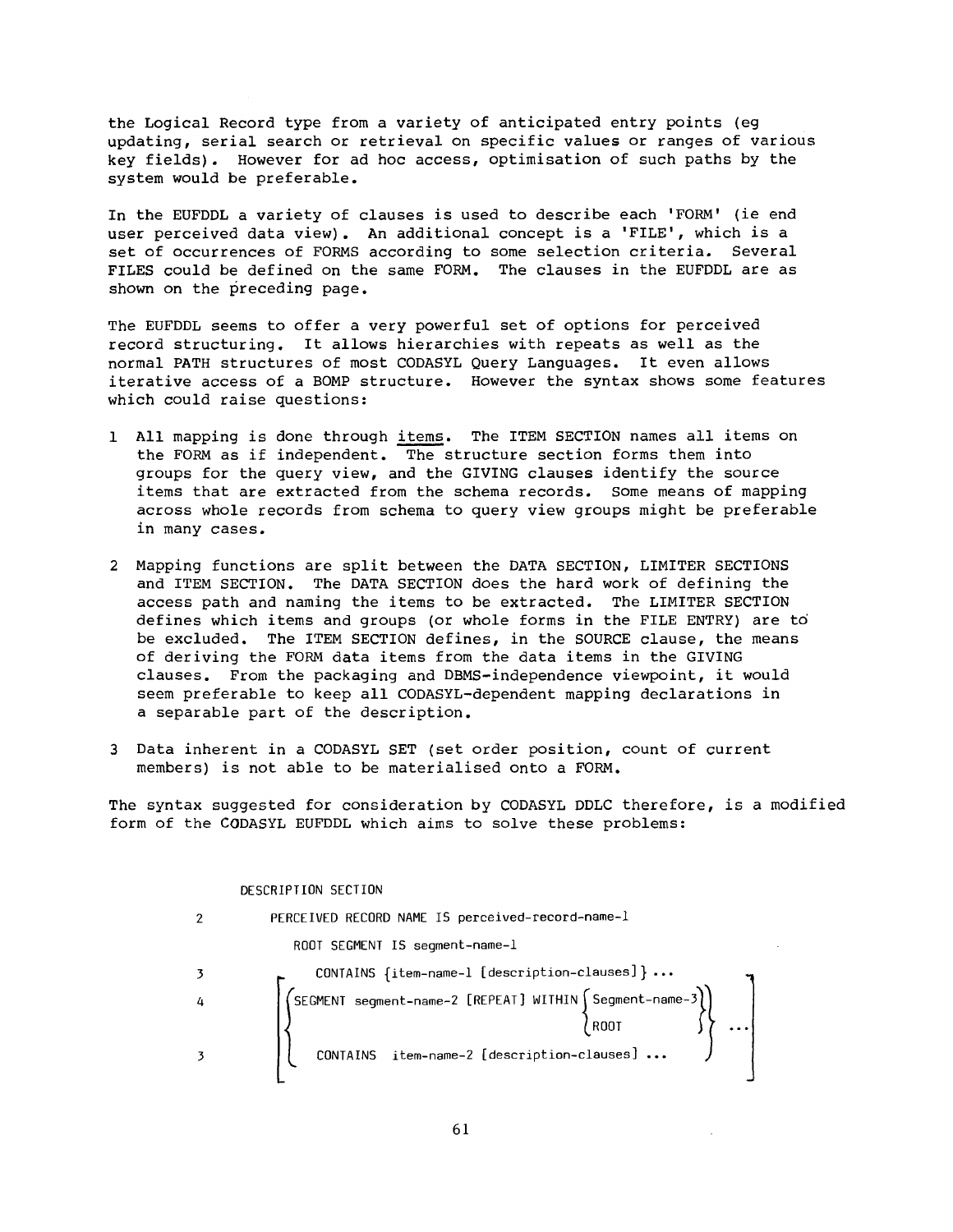MAPPING SECTION

 $\ddot{\phantom{a}}$ 

SOURCE IS II DBMS SCHEMA schema-name **Jl**  If{EXTERNAL FILE file-name-I} ...H MAPPING FOR PERCEIVED RECORD perceived-record-name-2 SEARCH F dbms-rec°rd-name-I ~EXTERNAL file-name-2 ~[WHERE condition] [GIVING clause] ~. PERCEIVED per ceived-record-name-3] THEN dbms-record-name-2 [BY set-name-i] [WHERE condition] [GIVING clause]ll OWNER dbms-record-name-3 [BY set-name-2] [WHERE condition] [GIVING clause]ll FROM dbms-record-name-4 II EXAMINE RELATIONSHIP dbms-record-name-5 [THEN clause] [OWNER clause] II [UP to integer-1 TIME[S]] II LOOKUPIdbms-record-name-6 ~ WHERE linking~condition [GIVING clause] II \_ L EXTERNAL file-name-3~

Details of the GIVING clause are as follows:

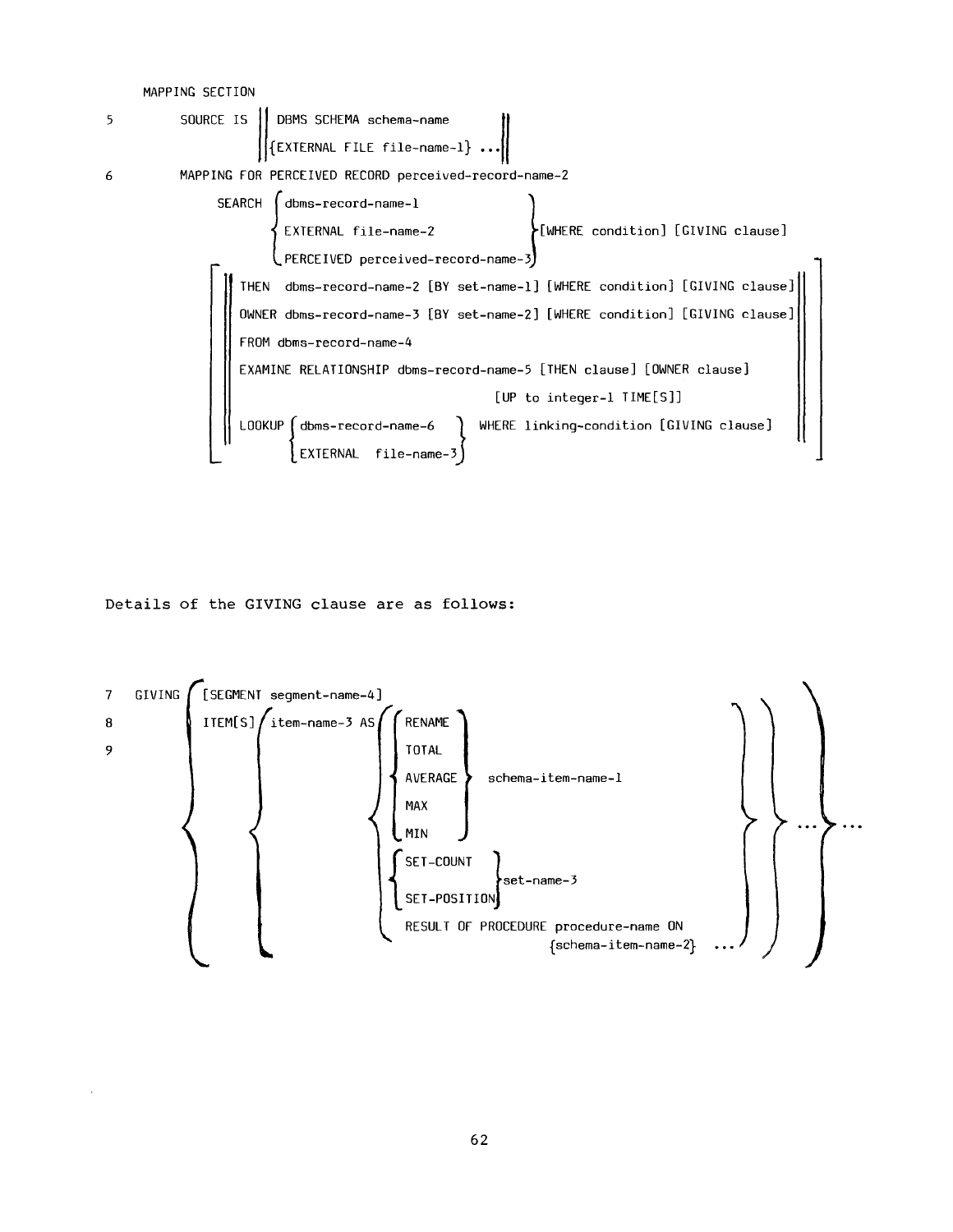Notes on this syntax are as follows:

- 1 The query subschema is a collection of perceived records, and the data items within them, available to a user within a single query section. The user is assumed either to name a single perceived record type at a time, or to express queries solely in terms of data items in the query subschema (in which case the query system will attempt to construct an implicit, temporary perceived record type).
- For each perceived record type defined a 'root segment' is defined, containing data items which occur once in each occurrence of the primary entity type which the user is assumed to be considering.
- 3 All items available to the user within a segment are named as they are to be referred to in queries. Names can be the same as schema names if desired. Description clauses include USAGE and PICTURE but not SOURCE: defaults imply no change from the schema.
- 4 Different segments generally correspond to different entities or schema record-type subsets. However they can be used to separate repeating groups within a schema record type. Repeats can be specified as subordinate either to the root segment directly, or to another named segment.
- There is just one SOURCE clause for the MAPPING SECTION. The clause has been placed here to concentrate the DBMS dependence within the MAPPING SECTION. Reference to non-DBMS files is catered for in the syntax.
- 6 The mapping for each perceived record type will contain one SEARCH clause (for the entry-point record-type in the DBMS, the prime external file, or a define perceived record-type). Subsequently there may be a number of THEN, OWNER, FROM, EXAMINE AND LOOKUP clauses, using the same meanings as for the EUFDDL.
- 7 The GIVING clause specifies how query data items are derived from record types on the path. In the absence of any clause, query data item names are assumed to match the schema names and direct mapping by name will take place. If only SEGMENT is quoted, then any query data names in the named segment synonymous with data item names in the current schema record type, will be matched. If ITEMS are included, then the mapping for each individual query item can be specified.
- RENAME refers to a schema data item in the current DBMS record type. TOTAL, AVERAGE, MAX and MIN all refer to an item either within a repeat in the current DBMS record type, or in a member record with respect to some SET in the access path. SET-COUNT works similarly to these functions for a named SET-POSITION (ie the sequence number within the SET order) will form a query item within the segment representing the member record type of the SET. The PROCEDURE option will specify its own access route within the procedure itself, but could cover data from members, owners or lookup records.